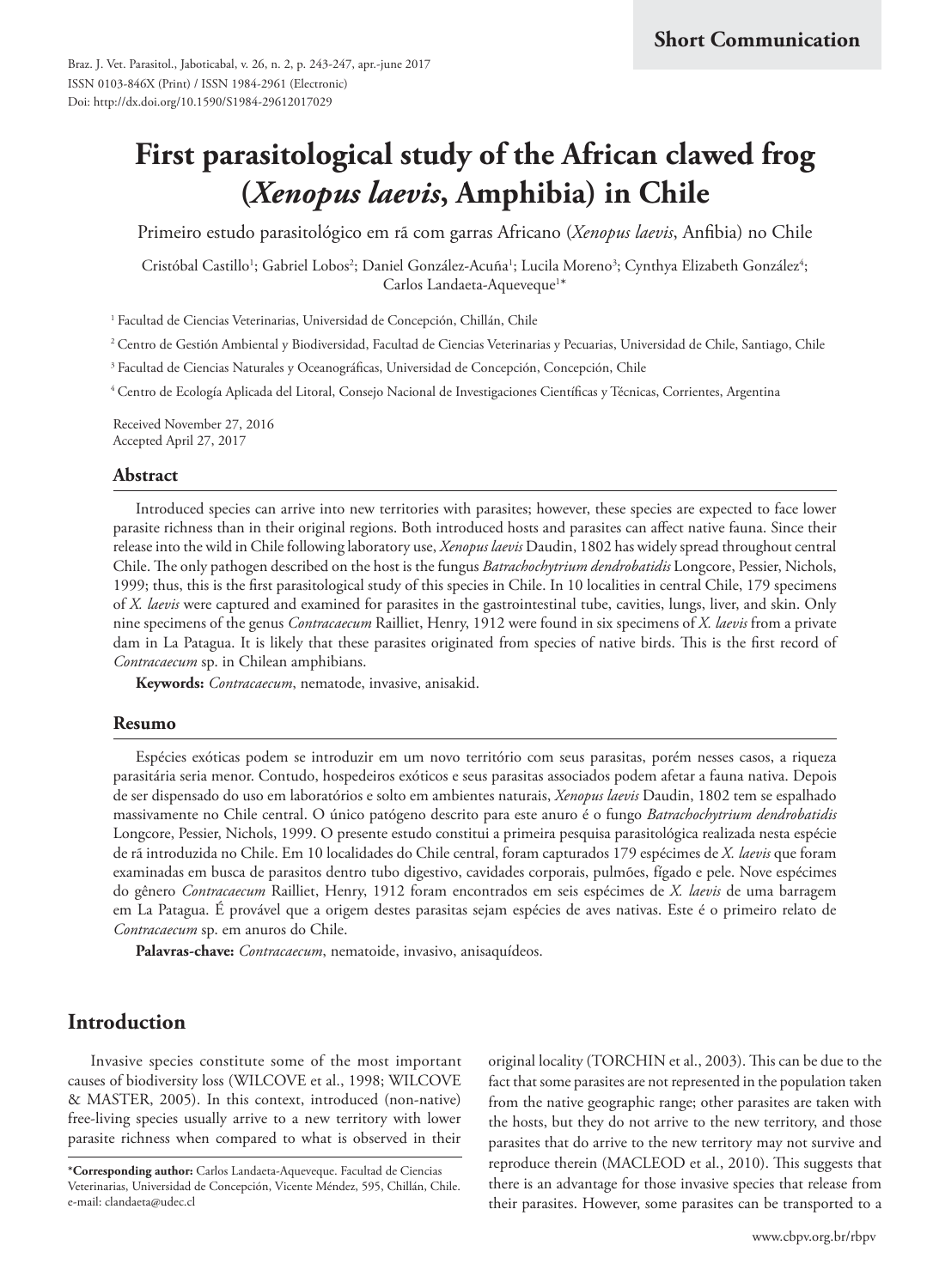new territory and naturalize in such a way that the introduced host may act as source of introduced parasites for native free-living species (SMITH & CARPENTER, 2006; LYMBERY et al., 2014), or they can also catch native parasites (KELLY et al., 2009a; JOHNSON & THIELTGES, 2010; MASTITSKY & VERES, 2010), affecting the dynamic of both native hosts and parasites (KELLY et al., 2009b; LYMBERY et al., 2014). Thus, the study of parasites of invasive species fosters an understanding of the underlying processes that positively or negatively affect these species.

The clawed frog, *Xenopus laevis* Daudin, 1802, is native to Africa and has been introduced to Europe, Asia, North America, and South America, for both scientific use and pet trade (MEASEY et al., 2012). In Chile, this frog was introduced into the wild in 1973, when an unknown number of individuals was dumped into the Caren Lagoon, which is close to Santiago's international airport (JAKSIC, 1998). The first naturalized population (stage III, after COLAUTTI & MACISAAC, 2004) was recorded at the beginning of the 1980s (VELOSO & NAVARRO, 1988). *Xenopus laevis* spread from this lagoon on its own to other lagoons, ponds, dams, and watercourses around Santiago, although it has also translocated from Caren Lagoon to other bodies of water (LOBOS & JAKSIC, 2005). The spread rate of this frog in Chile was estimated to be between 3.1 and 5.4 km/year, reaching an invaded area of about 21,200 km2 in the last decade; this area accounts for four of the fifteen administrative regions (LOBOS & JAKSIC, 2005) and the African clawed frog is expected to invade further north and south in Chile (LOBOS et al., 2013).

At present, the only important pathogen reported in *X. laevis* in Chile is *Batrachochytrium dendrobatidis* Longcore, Pessier, Nichols, 1999, which is the etiological agent underlying chytridiomycosis – a disease that has resulted in the population decline and extinction of several anuran species worldwide (SOLÍS et al., 2010) and is considered a notifiable disease by OIE (2010). Studies on the helminth parasites of *X. laevis* have not been performed in Chile; however, many helminth species have been described in feral populations in North America (KUPERMAN et al., 2004) and in wild populations in Africa (PRITCHARD, 1964; MACNAE et al., 1973; WADE, 1982; TINSLEY, 1996). Thus, in order to describe the antecedents involved in the process *X. laevis* invasion in Chile, in this study, we aimed to analyze the gastrointestinal and external parasite community of this species of frog in this territory.

# **Materials and Methods**

From 1997-2014, 179 adult *X. laevis* were caught from 10 localities in central Chile: El Tabo (Córdova stream; coordinates: 33°26'0.05"S, 71°38'44.61"W; n = 9 individuals), El Yali National Reserve (Los Molles dam: 33°48'3.60"S, 71°41'49.21"W; n = 2), Tejas Verdes (Maipo river: 33°37'42.25"S, 71°36'30.80"W; n = 3), Batuco (Batuco lagoon: 33°12'0.01"S, 70°50'0.01"W; n = 43), Ibacache (Ibacache stream: 33°27'5.18"S, 71°19'59.41"W; n = 24), La Pintana (Universidad de Chile: 33°34'23.88"S, 70°37'57.64"W; n = 5), Las Chilcas (Chilcas stream: 32°52'17.24"S, 70°50'43.19"W; n = 8), Alhue (Carén stream: 34° 3'57.71"S, 71°15'5.94"W; n = 3), Palmilla (Tinguiririca river: 34°35'49.14"S, 71°21'20.29"W; n = 3), and La Patagua (private dam: 34°42'59.26"S, 71°23'5.94"W;  $n = 79$ ).

Frogs of La Patagua were actively caught from a dam with use of an *ad hoc* mesh; in this dam, the frogs were apparent in high densities. In the other localities, the frogs were captured using simple funnel traps (buckets with tight-fitting lids, modified by the lateral insertion of open cones) and baited with liver. After they were euthanized in benzocaine immersion (see CHARBONNEAU et al., 2010), the frogs were preserved in 70% ethanol and examined in the laboratory under stereomicroscope. They were assessed for helminths through the gastrointestinal tube, cavities, lungs, liver, and skin. Nematodes were preserved in 70% ethanol and cleared with lactophenol for light microscope examination. For the prevalence of infection, refer to Margolis et al. (1982). The Comité de Ética of the Facultad de Ciencias Veterinarias – Universidad de Concepción approved and certified the study (certificate number CBE 23‐12). Specimens of nematode parasites were deposited into the Helminthological Collection of Centro de Ecología Aplicada del Litoral (CECOAL 16110301; there were a total of 7 specimens).

# **Results and Discussion**

Only nine specimens of nematodes were found in six frogs (prevalence: 3.4%) from La Patagua. They were found encapsulated in the intestinal serosa and were subsequently identified as larvae of the genus *Contracaecum* Railliet and Henry, 1912. Genus identification was based on morphological attributes (HARTWICH, 2009): the presence of a posterior ventricular appendix, an anterior intestinal caecum, the excretory pore at the base of the ventral labia, and a rounded tail (Figure 1). Measurements (µm; mean ± standard deviation) of eight larvae (unless otherwise stated) were: total length 2,100 ± 380, width: 116.66 ± 12.74, cecum length: 173.75  $\pm$  69.7, esophagus length: 269  $\pm$  54, distance excretory pore – anterior end:  $15 \pm 42$  (two individuals), distance nerve ring - anterior end: 47 (one individual), tail length: 76.25 ± 11.08 (four individuals). Given the small number of specimens and the fact that they were larvae, it was not possible to identify the species. No external parasites were found.

Given the various processes that make the arrival and establishment of parasites to new territories difficult (MACLEOD et al., 2010), the reduced parasite richness of an invasive host species in the colonized territory, when compared to its original geographic range, is expected. Thus, our results were in line with our expectations, particularly as a greater richness of gastrointestinal and cavity helminths have been recorded in *X. laevis* in South Africa. For instance, some of the helminth species reported in African clawed frogs include *Cephalochalamys namaquensis* Cohn, 1906 (cestode); *Protopolystoma xenopodis* Price, 1943; *Gyrdicotylus gallieni* Vercammen-Grandjean, 1960 (monogenean); *Oligolecithus jonkershoekensis* Pritchard, 1964; and *Progonimodiscus doyeri* Ortlepp, 1926 (digenean) (PRITCHARD, 1964; THEUNISSEN et al., 2014). For a further review, see Tinsley (1996). In addition, in this study, the prevalence of *Contracaecum* sp. was low, and the parasites were present in only one geographical location, La Patagua. This lack of helminths in most clawed frogs means that there is a lack of enemies (parasitic helminths), enhancing the survival,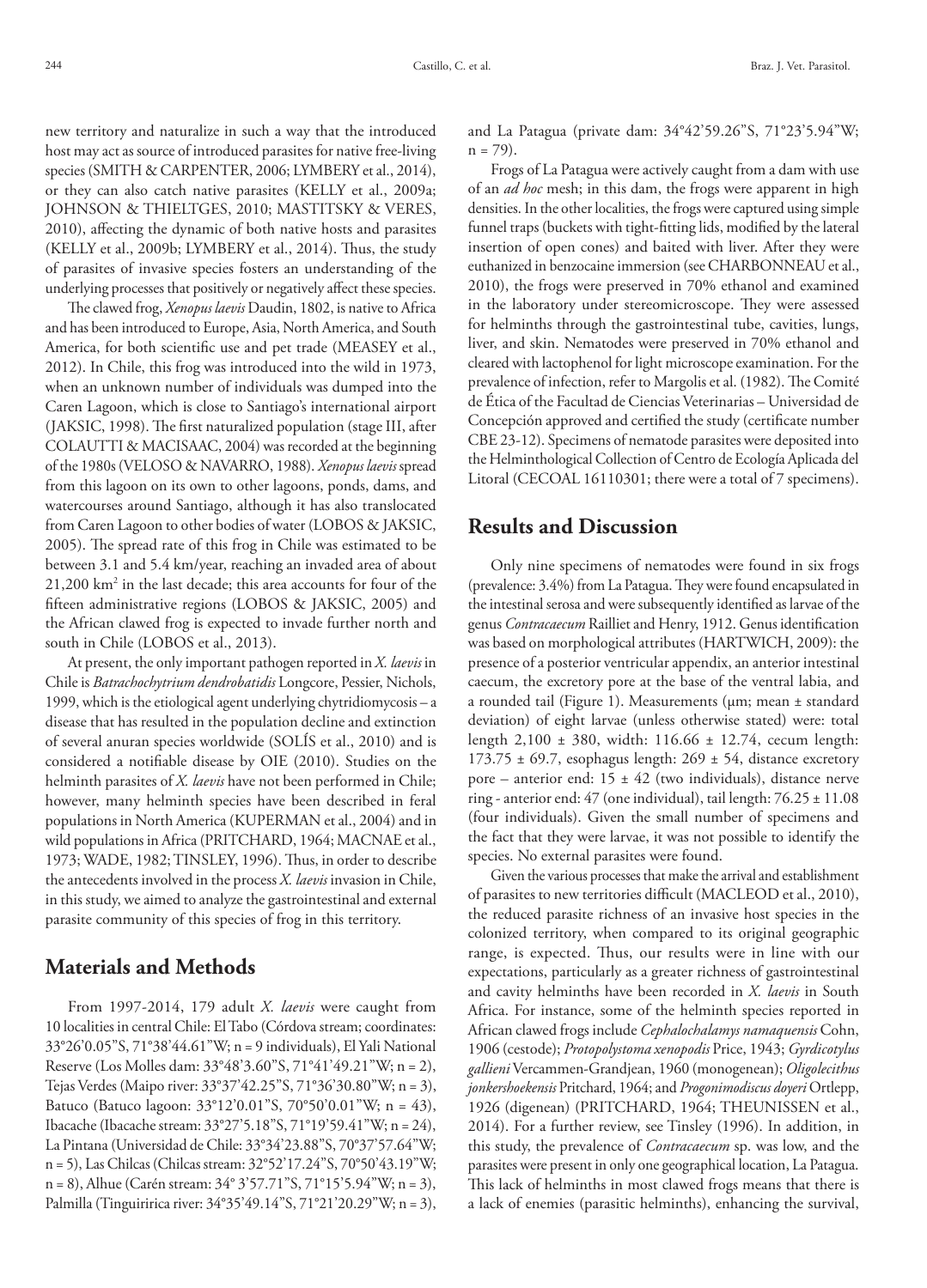

**Figure 1.** *Contracaecum* sp. larvae from the intestinal serosa of *Xenopus laevis* from La Patagua, Chile: (A) Anterior end; (B) Lateral view of the cephalic portion; (C) Dorsal view of the cephalic portion; (D) Lateral view of the posterior end. Scale bars: A, D: 100 µm; B, C: 50 µm.

which may favor the process of invasion by *X. laevis*. More studies are necessary to confirm this hypothesis. The parasitic richness found in our study is also lower than what was previously found in other territories invaded by this frog, including California, where at least seven species of helminths have been reported in the same anatomical parts of the frogs investigated in this study. These helminths included the following: *C. namaquensis*, *G. gallieni*, *P. xenopodis*, *Clinostomum* sp., *Contracaecum* sp., *Eustrongylides* sp., and *Acanthocephalus* sp. (LAFFERTY & PAGE, 1997; KUPERMAN et al., 2004). Further studies are necessary to test the possible reasons underlying this difference.

In addition to *X. laevis* from California (with prevalences (P) similar to our study, varying from 0 to 4%), the genus *Contracaecum* was reported in Argentina in another introduced amphibian species: *Lithobates catesbeianus* Shaw, 1802 (P = 43.7%) (GONZÁLEZ et al., 2014); this genus was also reported in the native *Bufo marinus* Linnaeus, 1758 (ESPINOZA-JIMÉNEZ et al., 2007) from Mexico ( $P = 4.2\%$ ); in both cases showing higher prevalences than in our study. In Chile, this genus was found in other groups of vertebrates, including birds  $(P > 17.4\%)$  and fish (P = 13.3%) (TORRES et al., 1982, 1983, 1991, 2005; TORRES & CUBILLOS, 1987; GONZÁLEZ-ACUÑA et al., 2008).

However, as far as we know, this is the first record of an anisakid species in amphibians from Chile. Other taxa of nematodes found in amphibians native to Chile include *Rhabdias* sp. (P = 36%) (Rhabditida, Rhabdiasidae); *Parapharyngodon sceleratus* Travassos, 1923 (P = 20-100%); *Spauligodon maytacapaci* Vicente, Ibáñez, 1968 (P = 40-92%) (Oxyurida, Pharyngodonidae); *Aplectana artigasi* Puga, Torres, 1997 (P = 23-100%); *Aplectana chilensis* Lent, Freitas, 1948 (P = 64%); *Cosmocerca chilensis* Lent, Freitas, 1948 (unreported prevalence) (Ascaridida, Cosmocercidae); *Skrjabinelazia* sp. (P = 3.3%) (Ascaridida, Seuratidae); *Physaloptera* cf. *lutzi* Cristófaro, Guimaraes, Rodríguez, 1976 (P = 3-19%); *Physaloptera* sp. (P = 15%) (Spirurida, Physalopteridae); *Oswaldocruzia neghmei* Puga, 1981 (P = 7-100%); and *Oswaldocruzia* sp. (P = 7%) (Sotrongylida, Molineidae) (GARÍN & GONZÁLEZ-ACUÑA, 2008).

Given that *Contracaecum* display an indirect cycle in which the frogs are intermediate hosts, and where laboratory-bred clawed frogs serve as the source of the invasive population (LOBOS et al., 2014), the source of infection for those frogs with *Contracaecum* sp. was more likely the native fauna of Chile, particularly native birds (definitive hosts) than the native range of *X. laevis* (i. e., African infection that persisted through the laboratory breeding in Chile).

Birds are frequently mentioned as hosts of *Contracaecum* sp. One cormorant species, *Phalacrocorax brasilianus* (syn *olivaceus*) Gmelin, 1789 (TORRES, 1983; TORRES et al., 1991, 2005), and three gull species – *Larus dominicanus* Lichtenstein, 1823, *Larus* (syn. *Chroicocephalus*) *maculipennis* Lichtenstein, 1823, and *Larus serranus* Tschudi, 1844 (TORRES et al., 1983) – were found to be parasitized with *Contracaecum* in Chile, with *Contracaecum rudophii* Hartwich, 1964 as the one parasite species found in all cases. In addition, birds, including *L. dominicanus*, are also the main predators of *X. laevis*; there are two other bird species reported as predators of *X. laevis*: *Athene* (syn. *Speotyto*) *cunicularia* Molina, 1782 and *Nycticorax nycticorax* Linnaeus, 1758 (LOBOS & JAKSIC, 2005). While this suggests that *X. laevis* facilitates the infection of this gull by serving as an intermediate host for *Contracaecum* sp. and as prey for *L. dominicanus*, the low prevalence and abundance of this parasite in *X. laevis* may mean that this frog is of low importance in the infection of gulls by *Contracaecum* nematodes.

## **Acknowledgements**

This study was funded by the Fondo Nacional de Desarrollo Científico y Tecnológico de Chile (grant numbers: 1130948 and 1170972).

# **References**

Charbonneau R, Niel L, Olfert E, von Keyserlingk M, Griffin C. *CCAC guidelines on: euthanasia of animals used in science*. Ottawa: Canadian Council on Animal Care; 2010.

Colautti RI, MacIsaac HJ. A neutral terminology to define 'invasive' species. *Divers Distrib* 2004; 10(2): 135-141. [http://dx.doi.org/10.1111/j.1366-](http://dx.doi.org/10.1111/j.1366-9516.2004.00061.x) [9516.2004.00061.x.](http://dx.doi.org/10.1111/j.1366-9516.2004.00061.x)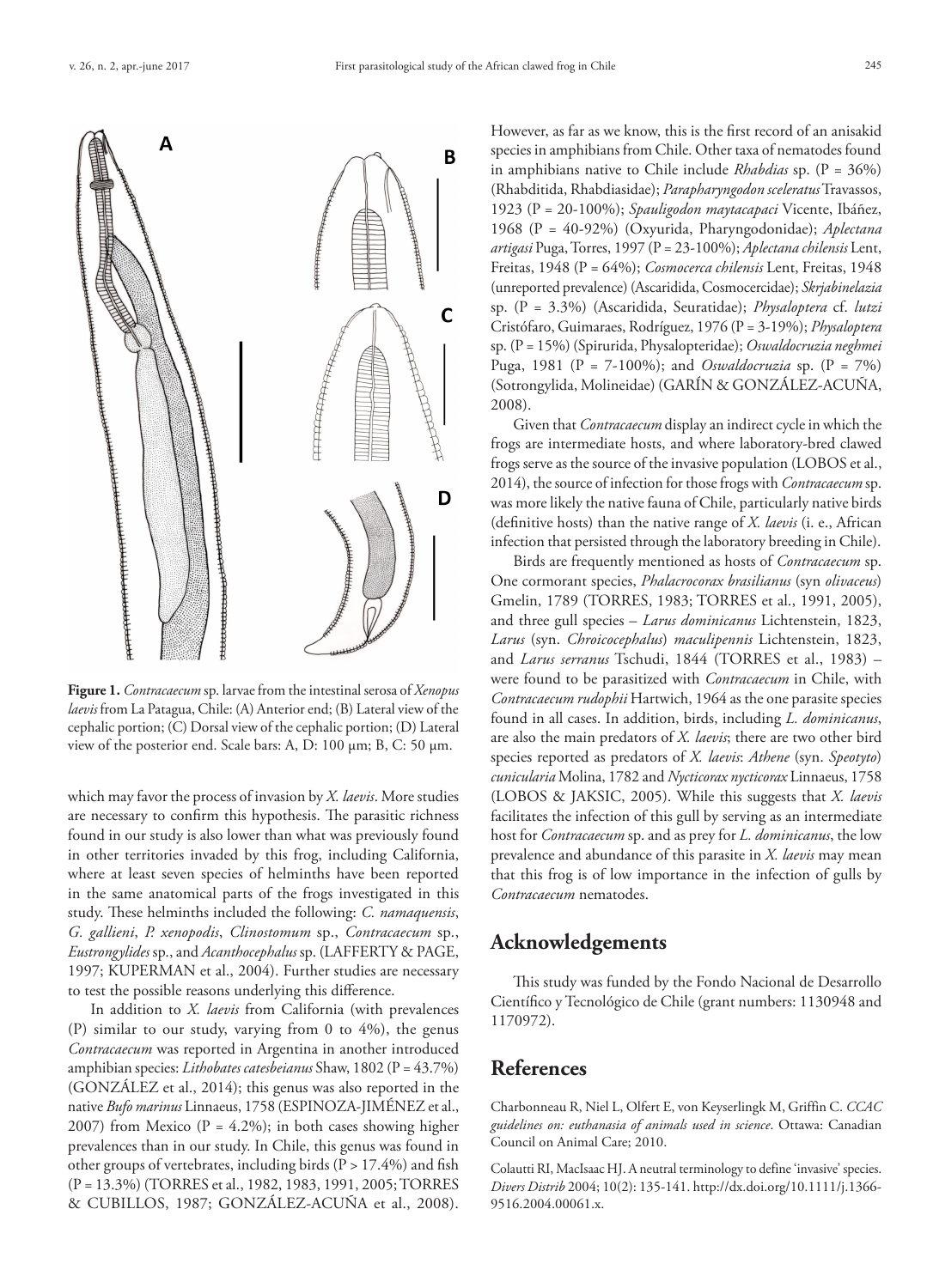Espinoza-Jiménez A, García-Prieto L, Osorio-Sarabia D, León-Règagnon V. Checklist of helminth parasites of the cane toad *Bufo marinus* (Anura: Bufonidae) from Mexico. *J Parasitol* 2007; 93(4): 937-944[. PMid:17918380.](http://www.ncbi.nlm.nih.gov/entrez/query.fcgi?cmd=Retrieve&db=PubMed&list_uids=17918380&dopt=Abstract) <http://dx.doi.org/10.1645/GE-1047R.1>.

Garín C, González-Acuña D. Parásitos de anfibios y reptiles. In: Vidal MA, Labra A. *Herpetologia de Chile*. Santiago: Science Verlag; 2008. p. 303-332.

González CE, Quiroga LB, Sanabria EA. First survey of nematode parasites in introduced American bullfrogs (*Lithobates catesbeianus*) in Argentina. *Comp Parasitol* 2014; 81(2): 284-287.<http://dx.doi.org/10.1654/4700.1>.

González-Acuña D, Kinsella JM, Lara J, Valenzuela-Dellarossa G. Parásitos gastrointestinales en pingüino de Humboldt (*Spheniscus humboldti*) y pingüino de Magallanes (*Spheniscus magellanicus*) en las costas del centro y centro sur de Chile. *Parasitol Latinoam* 2008; 63(1-2-3-4): 58-63. [http://](http://dx.doi.org/10.4067/S0717-77122008000100010) [dx.doi.org/10.4067/S0717-77122008000100010.](http://dx.doi.org/10.4067/S0717-77122008000100010)

Hartwich G. Ascaridida. In: Anderson RC, Chabaud AG, Wilmott S. *Keys to the nematode parasites of vertebrates*. Wallingford: CAB International; 2009. p. 309-323.

Jaksic FM. Vertebrate invaders and their ecological impacts in Chile. *Biodivers Conserv* 1998; 7(11): 1427-1445. [http://dx.doi.](http://dx.doi.org/10.1023/A:1008825802448) [org/10.1023/A:1008825802448](http://dx.doi.org/10.1023/A:1008825802448).

Johnson PTJ, Thieltges DW. Diversity, decoys and the dilution effect: how ecological communities affect disease risk. *J Exp Biol* 2010; 213(6): 961-970[. PMid:20190121.](http://www.ncbi.nlm.nih.gov/entrez/query.fcgi?cmd=Retrieve&db=PubMed&list_uids=20190121&dopt=Abstract) <http://dx.doi.org/10.1242/jeb.037721>.

Kelly DW, Paterson RA, Townsend CR, Poulin R, Tompkins DM. Parasite spillback: a neglected concept in invasion ecology? *Ecology* 2009a; 90(8): 2047-2056[. PMid:19739367.](http://www.ncbi.nlm.nih.gov/entrez/query.fcgi?cmd=Retrieve&db=PubMed&list_uids=19739367&dopt=Abstract) [http://dx.doi.org/10.1890/08-1085.1.](http://dx.doi.org/10.1890/08-1085.1)

Kelly DW, Paterson RA, Townsend CR, Poulin R, Tompkins DM. Has the introduction of brown trout altered disease patterns in native New Zealand fish? *Freshw Biol* 2009b; 54(9): 1805-1818. [http://dx.doi.](http://dx.doi.org/10.1111/j.1365-2427.2009.02228.x) [org/10.1111/j.1365-2427.2009.02228.x](http://dx.doi.org/10.1111/j.1365-2427.2009.02228.x).

Kuperman BI, Matey VE, Fisher RN, Ervin EL, Warburton ML, Bakhireva L, et al. Parasites of the African clawed frog, *Xenopus laevis*, in Southern California, U.S.A. *Comp Parasitol* 2004; 71(2): 229-232. [http://dx.doi.](http://dx.doi.org/10.1654/4112) [org/10.1654/4112.](http://dx.doi.org/10.1654/4112)

Lafferty KD, Page CJ. Predation on the Endangered Tidewater Goby, *Eucyclogobius newberryi*, by the Introduced African Clawed Frog, *Xenopus laevis*, with Notes on the Frog's Parasites. *Copeia* 1997; 1997(3): 589-592. <http://dx.doi.org/10.2307/1447564>.

Lobos G, Cattan P, Estades C, Jaksic FM. Invasive African clawed frog *Xenopus laevis* in southern South America: key factors and predictions. *Stud Neotrop Fauna Environ* 2013; 48(1): 1-12. [http://dx.doi.org/10.1](http://dx.doi.org/10.1080/01650521.2012.746050) [080/01650521.2012.746050](http://dx.doi.org/10.1080/01650521.2012.746050).

Lobos G, Jaksic FM. The ongoing invasion of African clawed frogs (*Xenopus laevis*) in Chile: causes of concern. *Biol Conserv* 2005; 14(2): 429-439.

Lobos G, Mendez MA, Cattan P, Jaksic F. Low genetic diversity of the successful invasive African clawed frog *Xenopus laevis* (Pipidae) in Chile. *Stud Neotrop Fauna Environ* 2014; 49(1): 50-60. [http://dx.doi.org/10.1](http://dx.doi.org/10.1080/01650521.2014.912865) [080/01650521.2014.912865](http://dx.doi.org/10.1080/01650521.2014.912865).

Lymbery AJ, Morine M, Kanani HG, Beatty SJ, Morgan DL. Co-invaders: the effects of alien parasites on native hosts. *Int J Parasitol Parasites Wildl* 2014; 3(2): 171-177. [PMid:25180161.](http://www.ncbi.nlm.nih.gov/entrez/query.fcgi?cmd=Retrieve&db=PubMed&list_uids=25180161&dopt=Abstract) [http://dx.doi.org/10.1016/j.](http://dx.doi.org/10.1016/j.ijppaw.2014.04.002) [ijppaw.2014.04.002](http://dx.doi.org/10.1016/j.ijppaw.2014.04.002).

MacLeod CJ, Paterson AM, Tompkins DM, Duncan RP. Parasites lost: do invaders miss the boat or drown on arrival? *Ecol Lett* 2010; 13(4): 516-527. [PMid:20455925.](http://www.ncbi.nlm.nih.gov/entrez/query.fcgi?cmd=Retrieve&db=PubMed&list_uids=20455925&dopt=Abstract) <http://dx.doi.org/10.1111/j.1461-0248.2010.01446.x>.

Macnae W, Rock L, Makowski M. Platyhelminths from the South African clawed toad, or platanna (*Xenopus laevis*). *J Helminthol* 1973; 47(1): 199- 235. [http://dx.doi.org/10.1017/S0022149X00023890.](http://dx.doi.org/10.1017/S0022149X00023890)

Margolis L, Esch GW, Holmes JC, Kuris AM, Schad GA. The use of ecological terms in parasitology: report of an Ad Hoc Committee of the American Society of Parasitologists. *J Parasitol* 1982; 68(1): 131-133. <http://dx.doi.org/10.2307/3281335>.

Mastitsky SE, Veres JF. Field evidence for a parasite spillback caused by exotic mollusc *Dreissena polymorpha* in an invaded lake. *Parasitol Res* 2010; 106(3): 667-675[. PMid:20107837.](http://www.ncbi.nlm.nih.gov/entrez/query.fcgi?cmd=Retrieve&db=PubMed&list_uids=20107837&dopt=Abstract) [http://dx.doi.org/10.1007/](http://dx.doi.org/10.1007/s00436-010-1730-4) [s00436-010-1730-4](http://dx.doi.org/10.1007/s00436-010-1730-4).

Measey GJ, Rödder D, Green SL, Kobayashi R, Lillo F, Lobos G, et al. Ongoing invasions of the African clawed frog, *Xenopus laevis*: a global review. *Biol Inv* 2012; 14(11): 2255-2270. [http://dx.doi.org/10.1007/](http://dx.doi.org/10.1007/s10530-012-0227-8) [s10530-012-0227-8](http://dx.doi.org/10.1007/s10530-012-0227-8).

Pritchard MH. Notes on four helminths from the clawed toad, *Xenopus laevis* (Daudin), in South Africa. *Proc Helminthol Soc Wash* 1964; 31(1): 121-128.

Smith KF, Carpenter SM. Potential spread of introduced black rat (*Rattus rattus*) parasites to endemic deer mice (*Peromyscus maniculatus*) on the California Channel Islands. *Div Distribut* 2006; 12(6): 742-748. [http://](http://dx.doi.org/10.1111/j.1472-4642.2006.00279.x) [dx.doi.org/10.1111/j.1472-4642.2006.00279.x.](http://dx.doi.org/10.1111/j.1472-4642.2006.00279.x)

Solís R, Lobos G, Walker SF, Fisher M, Bosch J. Presence of *Batrachochytrium dendrobatidis* in feral populations of *Xenopus laevis* in Chile. *Biol Inv* 2010; 12(6): 1641-1646.<http://dx.doi.org/10.1007/s10530-009-9577-2>.

Theunissen M, Tiedt L, Du Preez LH. The morphology and attachment of *Protopolystoma xenopodis* (Monogenea: Polystomatidae) infecting the African clawed frog *Xenopus laevis. Parasite* 2014; 21: 20. [PMid:24823278.](http://www.ncbi.nlm.nih.gov/entrez/query.fcgi?cmd=Retrieve&db=PubMed&list_uids=24823278&dopt=Abstract) [http://dx.doi.org/10.1051/parasite/2014020.](http://dx.doi.org/10.1051/parasite/2014020)

Tinsley RC. Parasites of *Xenopus*. In: Tinsley RC, Koble HR. *The biology of Xenopus*. Oxford: Clarendon Press; 1996. p. 233-261.

Torchin ME, Lafferty KD, Dobson AP, McKenzie VJ, Kuris AM. Introduced species and their missing parasites. *Nature* 2003; 421(6923): 628-630. [PMid:12571595.](http://www.ncbi.nlm.nih.gov/entrez/query.fcgi?cmd=Retrieve&db=PubMed&list_uids=12571595&dopt=Abstract) [http://dx.doi.org/10.1038/nature01346.](http://dx.doi.org/10.1038/nature01346)

Torres P, Cubillos V. Infección por larvas de *Contracaecum* (Nematoda, Anisakidae) en salmónidos introducidos en Chile. *J Vet Med Ser B* 1987; 34(1-10): 177-182.<http://dx.doi.org/10.1111/j.1439-0450.1987.tb00385.x>.

Torres P, Figueroa L, Saldivia A, Barrientos J. Gastrointestinal helminths of fish-eating birds from the Valdivia River, Chile. *J Parasitol* 1982; 68(6): 1157. [http://dx.doi.org/10.2307/3281111.](http://dx.doi.org/10.2307/3281111)

Torres P, Ortega J, Schlatter R. Nematode parasites of the digestive tract in Neotropic cormorant chicks (*Phalacrocorax brasilianus*) from the River Cruces Ramsar site in southern Chile. *Parasitol Res* 2005; 97(2): 103- 107[. PMid:15986255.](http://www.ncbi.nlm.nih.gov/entrez/query.fcgi?cmd=Retrieve&db=PubMed&list_uids=15986255&dopt=Abstract) <http://dx.doi.org/10.1007/s00436-005-1372-0>.

Torres P, Ruíz E, Gesche W, Montefusco A. Gastrointestinal helminths of fish-eating birds from Chiloe Island, Chile. *J Wildl Dis* 1991; 27(1): 178-179. [PMid:2023322.](http://www.ncbi.nlm.nih.gov/entrez/query.fcgi?cmd=Retrieve&db=PubMed&list_uids=2023322&dopt=Abstract) <http://dx.doi.org/10.7589/0090-3558-27.1.178>.

Torres P, Sierpe V, Schlatter R. Occurrence of *Contracaecum rudolphii* in new hosts in Chile. *Z Parasitenkd* 1983; 69(3): 397-399. [http://dx.doi.](http://dx.doi.org/10.1007/BF00927883) [org/10.1007/BF00927883](http://dx.doi.org/10.1007/BF00927883).

Torres P. *Contracaecum* sp. larvae in *Galaxia platei* from Calafquén Lake, Chile. *Bol Chil Parasitol* 1983; 38(1-2): 31-32. [PMid:6661276.](http://www.ncbi.nlm.nih.gov/entrez/query.fcgi?cmd=Retrieve&db=PubMed&list_uids=6661276&dopt=Abstract)

Veloso A, Navarro J. Lista sistemática y distribución geográfica de anfibios y reptiles de Chile. *Boll Mus Reg Sci Nat* 1988; 6(2): 481-540.